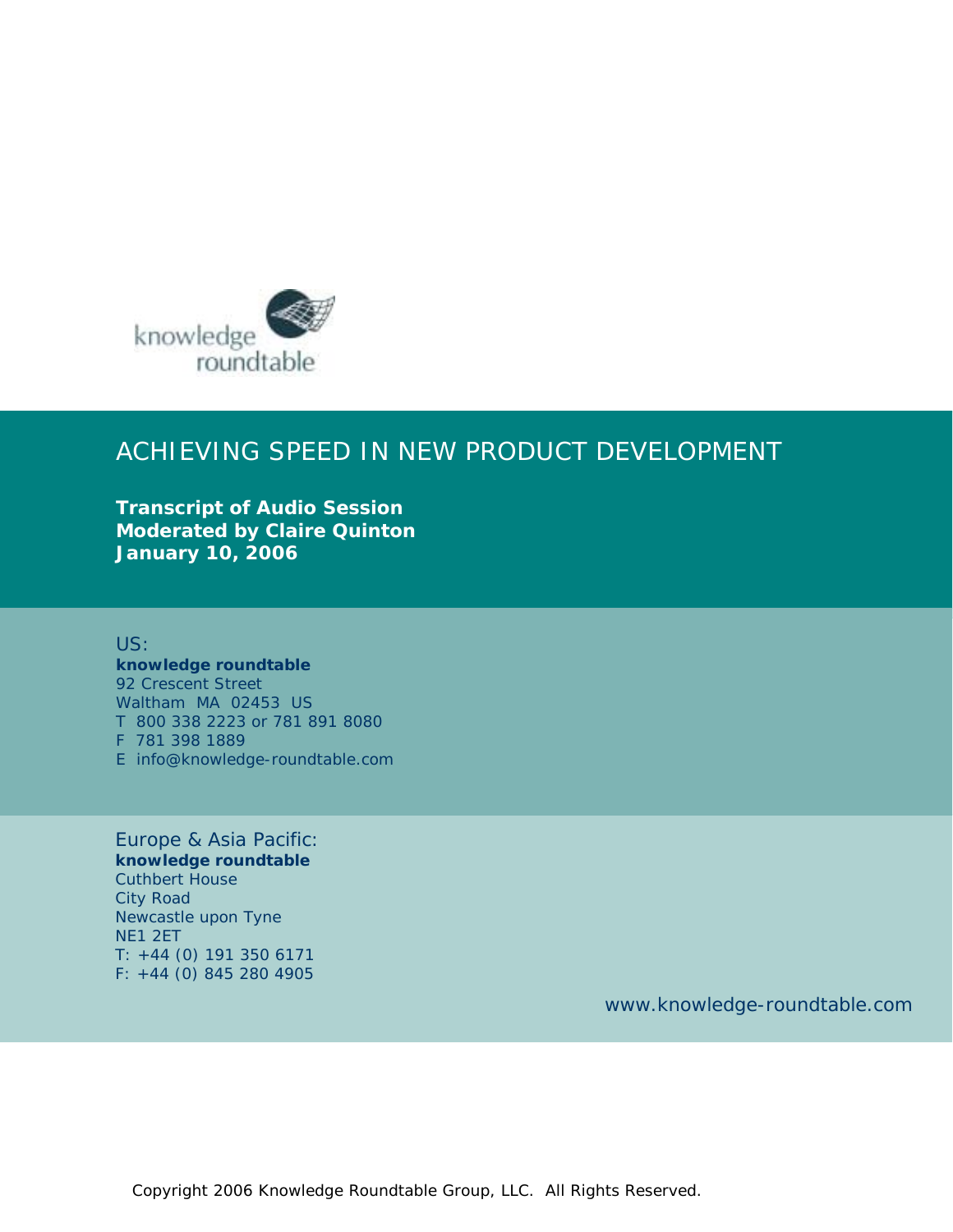## ▷ **ACHIEVING SPEED IN NEW PRODUCT DEVELOPMENT: TRANSCRIPT OF AUDIO SESSION**

*A discussion with Lawrie Cunningham of Black & Decker and Preston Smith of New Product Dynamics, moderated by Claire Quinton of the Knowledge Roundtable.* 

**Claire Quinton:** Good afternoon everyone and welcome to our Knowledge Roundtable audio conference on Achieving Speed in New Product Development. My name is Claire Quinton, I'm the Head of Membership Services for Knowledge Roundtable Europe, your normal host would be Jane Hogan, but she's not available today, so I'm standing in, in her place.

The call will work in the following way, we have a series of set questions which the experts will each answer and then there will be time after every question to either ask a question yourself or share experiences, if that's appropriate.

Our two speakers today are Lawrie Cunningham of Black & Decker and Preston Smith of New Product Dynamics…We have five questions which you've all seen [and] we have three additional questions…

Can I now hand over to Lawrie Cunningham just to say a little bit of information about himself briefly and then to Preston…to introduce himself as well, please.

**Lawrie Cunningham:** Thanks Claire. Hi everybody this is Lawrie Cunningham. I work for Black & Decker. Currently I'm serving as VP for Black & Decker. I've been with this company about 24 years and in the business of new product development generally for not far short of 30 years. In the role of VP of Industrial Design I basically have some teams of people located here in Europe, but also in the US and a small team in some of our operations in the Shanghai region in China. A time of great change for the company in many ways. We do very much have a focus on accelerating the rate of product development and this is driven by a number of things: the nature of the business, its competitiveness, to some extent seasonality and the necessity to sell products in and have those products available at the right points in the year. So not only is accelerating the process important to us but delivering what we promised at the time we said we would.

We launch our products into a moving market. The market is changing a lot as we develop the products and to hit the sweet spot and not miss the market we need to continually look for ways in achieving our speed but also launching to promise. I guess that just about covers it Claire.

**Claire Quinton:** Thank you and Preston would you like to say a little about your experience in this particular field, please.

**Preston Smith:** Yes, I'd be happy to. Glad to be here. I've been working in Product Development specifically rapid product development for over 20 years. The first couple of years I was an internal consultant on the corporate staff of a firm in the Fortune 200, for the last 20 years I have been on my own as an independent management consultant, focusing on time-tomarket issues and product development. These really span the gamut from very small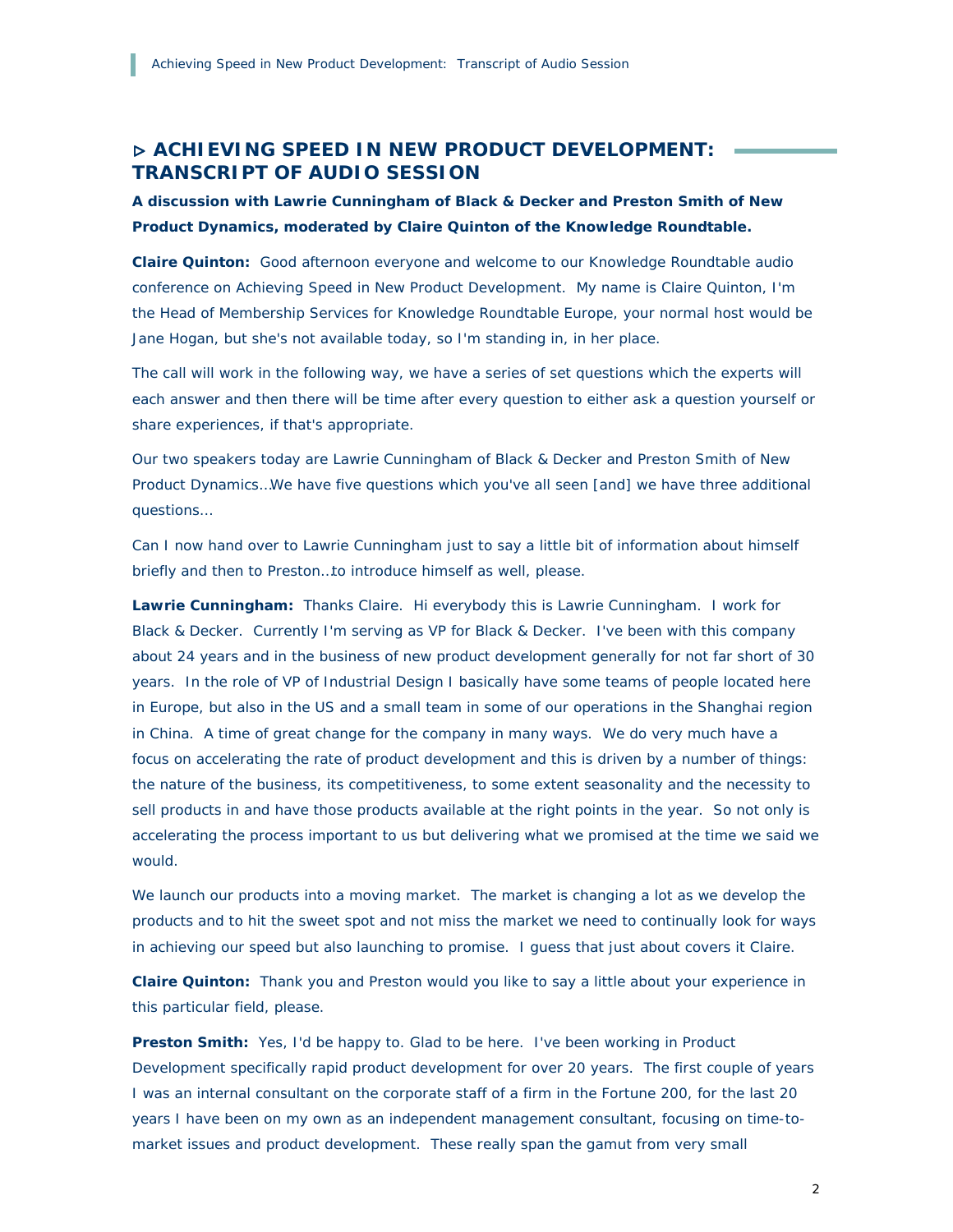companies with say 30 or 40 employees up to divisions of the Fortune 10. They span all kinds of products from very complex ones such as aircraft, motor vehicles, semiconductor equipment, semiconductor manufacturing equipment to what you might call more mature, mundane products: food, food packaging, footwear – products like that, all kinds of technologies. I enjoy the variety. Recently, Lawrie had just mentioned that the process has to be adaptable to changes in customer requirements and I'm finding that change is often more important than speed itself because things do change while the product is under development. So I've been moving more into what I call flexible product development so that those changes can be accommodated, even embraced rather than resisted as some other say Six Sigma techniques tend to do saying design it right the first time. But I'm getting into the context of the hour of discussion here so let's move on.

**Claire Quinton:** Ok thank you very much Preston. As he said we will move on and we'll tackle the first question which is: how do you speed up decision-making? I'll throw this one to Lawrie first, please if you wouldn't mind just giving us some insights and experience on this topic please.

**Lawrie Cunningham:** Sure. Ok, well decision-making and product development…obviously to move things forward decisions have got to be made. They should be made in a timely way and I think one of the things that we try and do and have increasingly tried to…enforce I guess over the last few years is to make as many decisions as possible, as early as possible in the process. We work to a comprehensive process which is a Stage-Gate, we actually call it a milestone process and one of the ways in which we phase this is to see the initial conceptualising scoping stage as being very, very different from the delivery phase. We have a point in time which we call Milestone 1 where we have a trigger document at which we require to have a pretty decent sort of document which explains what the product is, the nature of that product, what it's commercial objectives are and to try and scope it as far as possible in terms of a, if you will, an engineering product, bearing in mind that's the industry that we're in.

We monitor those decision points very often. We have regular program reviews and basically expose the fact across a fairly wide organisation if decisions are delinquent. If there are things which are lying, which haven't been made then we find it pretty necessary to ensure that everybody knows and understands that and that's a good incentive to actually get some of those decisions underway. And then probably the last point I would make there is that decisions require information and they also require perhaps material – that might be physical material – to enable us to make those decisions and again producing those as early as possible both in terms of the data and in terms of the material, enables those decisions to be made and there's a whole gamut of technology which can support that, everything through from rapid prototyping through to information flow. So having the basis to make decisions, again as early as possible. It's really all about front loading the process, doing most of the operations early. [I hope that answers it] Claire.

**Claire Quinton:** Thanks for that Lawrie. And Preston would you like to comment on that?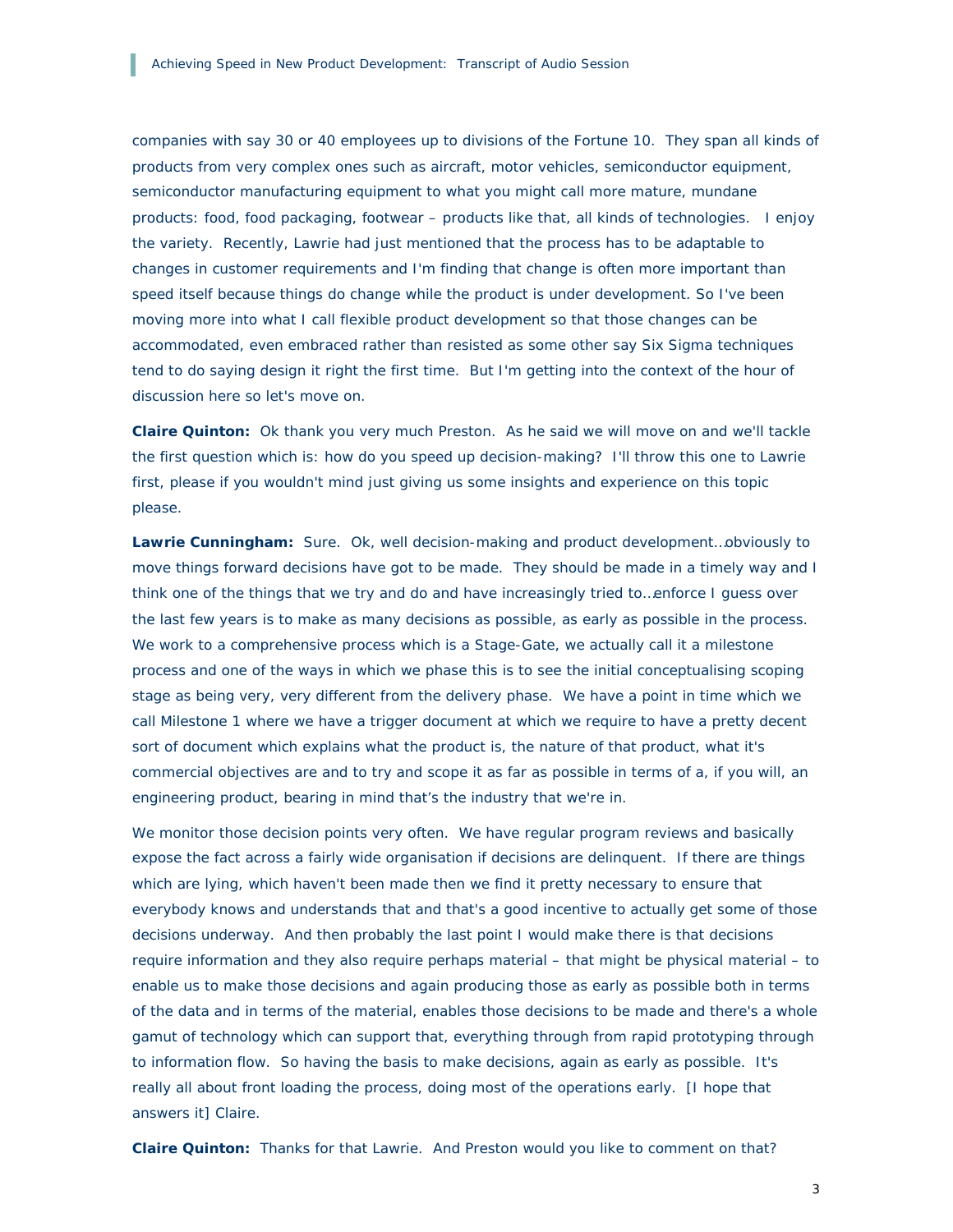**Preston Smith:** Yes, there's two quite different types of decisions you can think about in the product development process. Lawrie has just explained one of them very well, are the decisions that basically come at the end of the milestone – come after milestones or at the end of phases or stages, whatever you want to call them. There's another one that's equally and in my opinion even more important and those are the thousands and thousands of day to day decisions that everyone involved in the project makes, and those together add up to big decisions. And if you're going to speed up product development you need to look at these small decisions.

If you think about it and you think of product development as sort of an onion and you keep peeling the onion down to the core, the core of product development is these small decisions that individuals are making every day, every hour on the project and they need information to make those decisions, they need good communication channels to make them. And if you want to speed up product development that's the place to start is with these everyday decisions that people are making. Collect some data, do some analysis, see where the decisions slow down, what blocks them – look at technologies that might speed them up, look at different management processes that might speed them up, maybe it's often giving people more authority to make the decisions. Maybe it's providing them with the resources they need.

The situation will be different in every company. But it's a matter of identifying these inner-loop decisions, if you will, and seeing what's slowing them down and how you make those decisions, those everyday decisions, really is determined by your overall objective. If you want to time the market then speeding up those decisions is important. That's fairly obvious and Lawrie had mentioned that you make decisions early. That gets them off at the critical path and that's all fine and good. However, if your objective is flexibility, then you sort of want to do the opposite. You want to make decisions later – what we call the last responsible moment because you want to maintain your options, your flexibility as long as possible, once you make a decision you're locked into that fork of the road. So you need to start off by thinking pretty carefully about what you really want to have out of your development process and then make sure your decision making fits with that.

**Claire Quinton:** Ok. Preston, thank you very much. Operator do we have anyone with questions on the line?

**Curt Raschke [Texas Instruments]:** Yes. Hi, Preston. I wanted to ask you about the small decisions. When you've got co-located empowered teams you sort of do those small decisions over the coffeepot but when you've got the product development parcelled out all over the world that's a little bit harder to do. Do you have any insights on how you might go about making better small decisions in that environment?

**Preston Smith:** Yes, I do. Excellent question and a good observation. We encourage colocated teams for the reason you've just mentioned, it makes it very easy and fast to make those decisions. Sometimes then documenting them becomes a little bit of a problem but that can be resolved. When you spread out your development around the world, as most companies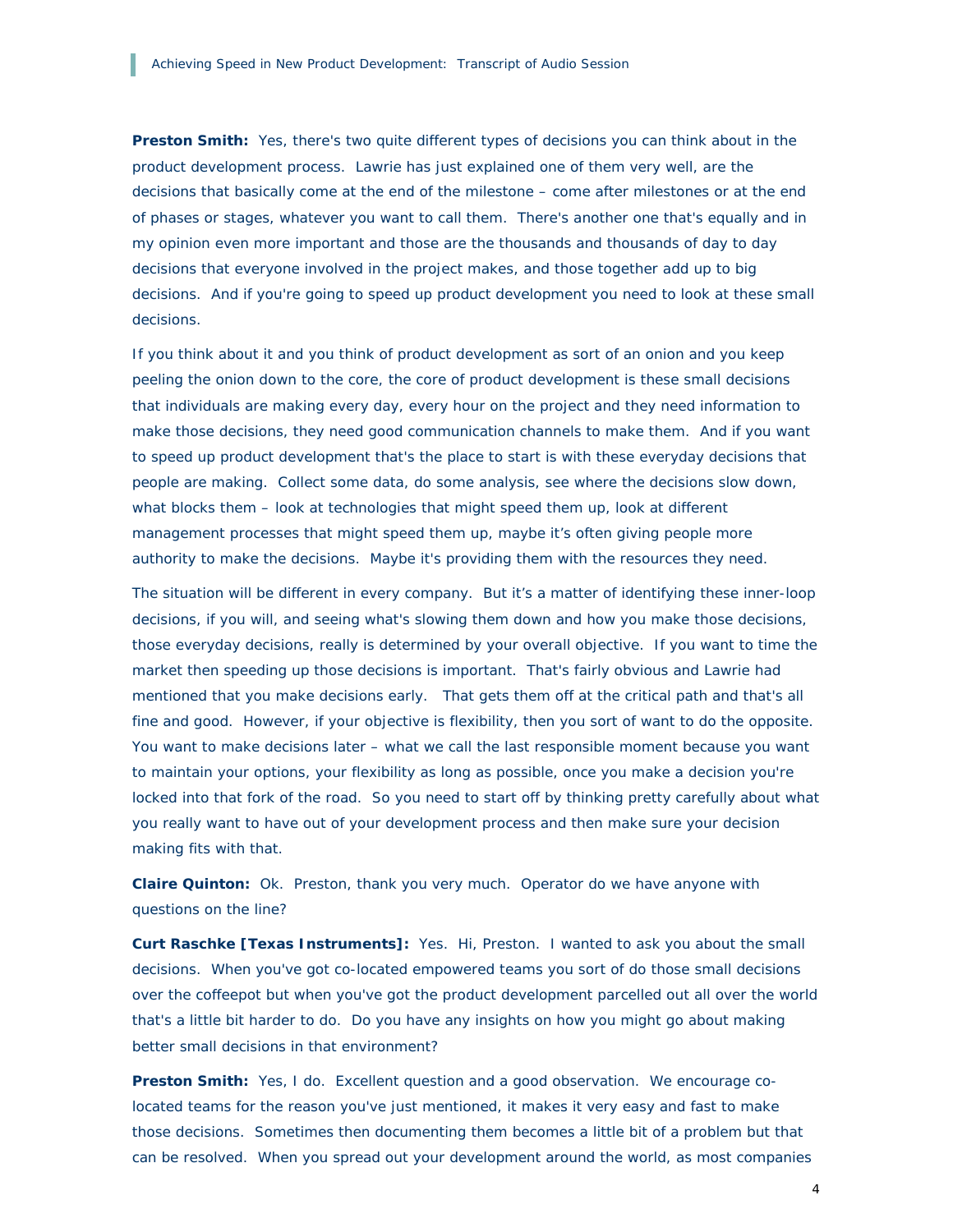are doing these days, then this becomes much harder to do and many companies are adopting dispersed or virtual development teams for a number of reasons. But what I find is that in most cases they don't completely recognise the liability they're taking on here in slowing down and complicating the decision making process. So they employ technologies, there's a lot of web based technologies, there are teleconferences, videoconferences, 3D printers to do a rapid prototyping, 3D fax as they call them; there's all kinds of technologies. You need to explore those, but it goes beyond the technologies.

You really have to look at your development process and again, do some analysis, watch the decisions – see where decisions get stuck. A lot of worldwide teams pride themselves on the fact they have development centres spread out about three spots around the world, maybe there's one in the US, there's one in Australia and there's one in Europe and they say, *"we can design during three periods, three shifts a day."* But it turns out that designers often redesign the previous designers work so what they're really doing is designing things three times a day. You have to be very sensitive to these kinds of issues and work them out on a – basically a caseby-case basis, I don't know of any overall solutions. Although beware of the technology providers who will tell you they have the overall solution. They don't.

**Claire Quinton:** Thank you Preston. Curt, did that answer your question?

**Curt Raschke:** Well I didn't really expect an answer, but he gave me some good points to chew on. Thank you, Preston.

**Claire Quinton:** Excellent, ok. Lawrie would you like to add anything to that?

**Lawrie Cunningham:** Yes, I guess simply that – I mean I agree with pretty well everything that Preston has said. You know the best team is co-located and many companies convince themselves that they can work more efficiently with geographically disparate teams but it's also a case of the realities of life in the twenty-first century are that we are not going to be colocated anymore. And so it's worth pursuing some of the virtual team stuff in terms of the technologies and to continue almost to put pressure upon those systems to be developed so that we get more and more use out of them.

One of the things I would say is that you really have to reinforce that with personal attendance and personal introduction, if you will, because I think one of the easiest traps to fall into from a management point of view, let's say a program manager using disparate elements of a team which might be specialists in particular functions, not really seeing those members or individuals as part of the core team but using them more as service provider and therefore not sort of coowning the things that drive that team. There's no mutuality there. So you've got to work pretty hard at that and really the only way in which you can overcome these things are by having people physically present, you know as Preston says, over a coffeepot or maybe even over a glass of beer.

**Claire Quinton:** Ok thank you. Right we'll move onto question 2 which is: how do you reduce cycle time? Preston would you like to lead on this one please.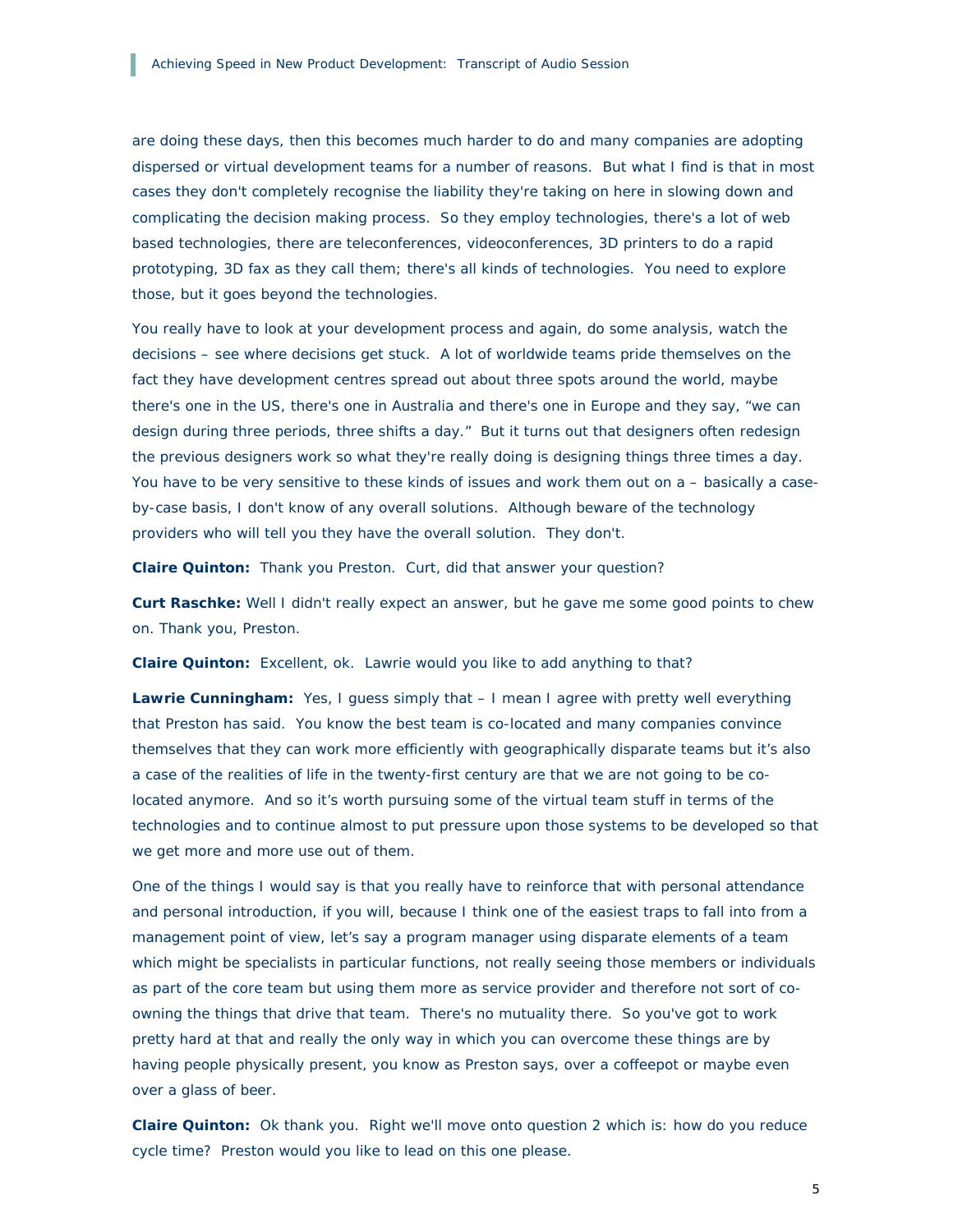**Preston Smith:** Oh, Ok. This is a very broad question. I don't really even know how to start. The thing you want to think about though is: what type of cycle time do you want, what's important to you? I was looking at some of the stuff this morning on the **Knowledge Roundtable** website. There's an article by Flextronics in there and what's important to them is time-to-volume. Normally we measure cycle time in terms of time until you ship your first product but for Flextronics high volume products, time to volume is what counts. So you want to think about what's the end of your cycle, what really matters. Some companies use breakeven time which is a very comprehensive measure, the problem with it is it's very much a lagging indicator because it's going to be a while before you reach the breakeven point so you don't get that information for a while.

You want to think about *when* you start the measuring cycle time. A lot of companies ignore what's called the fuzzy front-end of development because its so hard to measure but in fact half of the total cycle time can be burned up right there. So ignoring it is probably at your peril. You want to think about what's important in cycle time, I think Lawrie mentioned that Black & Decker it's not just time-to-market but its time to hitting a certain market window. Customers expect things at a certain time. If you celebrate Christmas you might expect to see the Black & Decker product under your Christmas tree, for example and that has certain time implications. If you sell your products in Annual Trade Shows and you miss the trade show, you're in trouble. So meeting particular time windows can be as important as just outright speed. Flexibility is another aspect of it. I've talked about that. So what you mean by cycle time and time-tomarket very much has to be tailored to the business realities of your particular business. That's what gives your competitive advantage. Don't think about it in just generic terms.

**Claire Quinton:** Thank you Preston. Lawrie would you like to share with us how you've tackled reducing cycle time at Black & Decker.

**Lawrie Cunningham:** Well, acknowledging very much what Preston says about flexibility, I think in an environment where you have fairly clearly defined goals, early in the process and you can make decisions, then biasing those decisions which can be made earlier, is in your interest. And again, separating the processes, acknowledging the pre-project phase which we term Pre-Milestone, where you define and scope a project and to some extent where you commit so much of that project because you're scoping it out – and inherently your costs and the time that you can achieve is already baked in when you make those decisions at the end of that scoping.

Resource levels…I think one of the big myths, and I'm sure that many of us on this call have thought it – I know I have – is the…presumption that if you shrink the cycle times you'd be more efficient and you'd probably get those team of designers and engineers working on something else when you finish that project and the net gain there is *they do more*…The problem is that if you compress a program from two years to one year, there are still basically the same number of tasks in it, if you're working reasonably efficiently, you know, the tasks won't reduce to half so you're going to need resources to cover those bases. If you've only used two engineers, you might need four and so on. You have to take it in the context of each industry and project.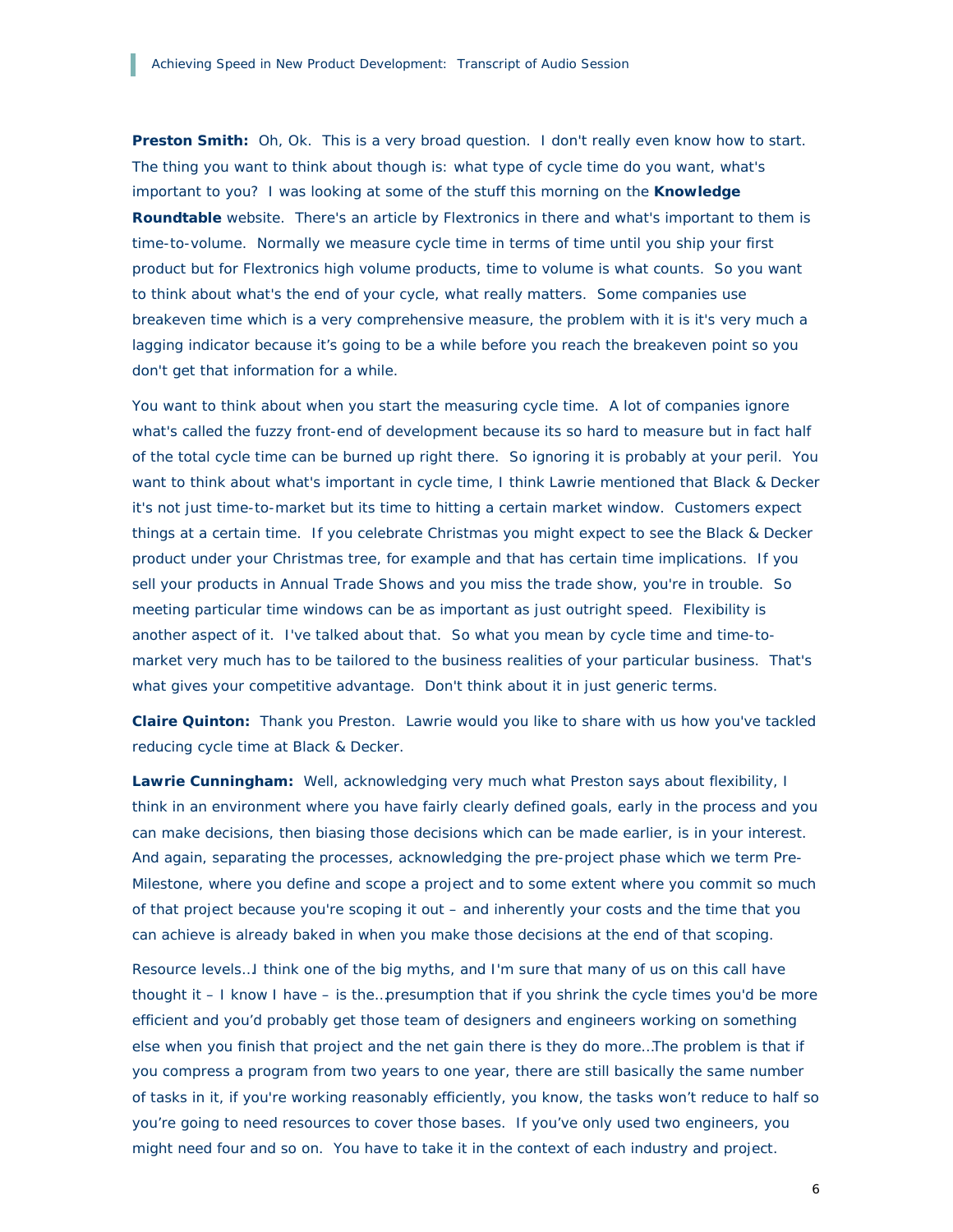Design methodology, I mean we could go on forever but obviously the rapid development of CAD Systems and CAD Systems where the interfaces are very flexible and much more friendly than they were at one stage. So the actual time taken to learn the systems and to produce good results is less and of course allying that to the latest use of rapid prototyping which again enables you to see what it is you're intending to do and speed your decision making.

I think fully integrating the manufacturing sources and suppliers throughout, or at least in the phases of the design part of the program, whereby they can influence it so that you're really, you're ruling out designing against good principles of manufacturability and you have some guarantees that…what you're designing can be made and can be made to cost and time. And you can get some benefits in terms of working round the clock there but I do agree that there is certainly a risk of, well you don't want somebody kind of unpicking everything that you've done the previous day so that you just stand still. That has to be carefully managed.

Again, relating to the kind of industry that I'm involved with, which is electro-mechanical consumer products, some of the most dramatic reductions that we've seen in new product introduction lead-times have been achieved by shrinking the tooling lead-times massively and if you think in terms of press tools and mould tools and so on, typically over the last two to three years there have been many accelerated processes which have delivered faster tools. Depending on the type of tool that you're talking about if we think of something like a mould tool for a plastic housing for our kind of product, if I went back let's say ten years, it was six months, if I went back four years it might have been three months with [Far Eastern] tool makers. Currently it's averaging about 50 days, we've experienced thirty days, and we're talking currently of…twenty days and so on. There's a kind of a different business psychology alltogether in the locations that I'm talking about – a degree of risk taking…there's a willingness to do that. Smart working, shifting, more labour available, they have all yielded better lead-times there.

I guess just one word of caution on cycle time minimums, one of the things that can catch you up if you accelerate all the core processes is the kind of peripheral processes and again in our industry I would cite things like packaging and the marketing and communication, the commercialisation of the product and hey what do you know, you know you spend all your life trying to develop these rapid processes and you find that you're actually faster than the commercialization processes and that gives you a whole new set of problems.

**Claire Quinton:** Ok, thank you, we'll move on to the next question which is *should you outsource certain tasks*? Preston would you like to tackle that one please.

**Preston Smith:** Well, it would be very unpopular of me to say that you should not because as Lawrie would tell us I'm sure, he's already told us, the reality of the world is these days that a lot is being outsourced. It used to be that we would keep things pretty close to our chest. We didn't want to divulge what we were doing, we had to do everything in-house but the best, fastest moving companies these days are outsourcing more and more of what used to be considered strategic capabilities. So the answer is you should outsource.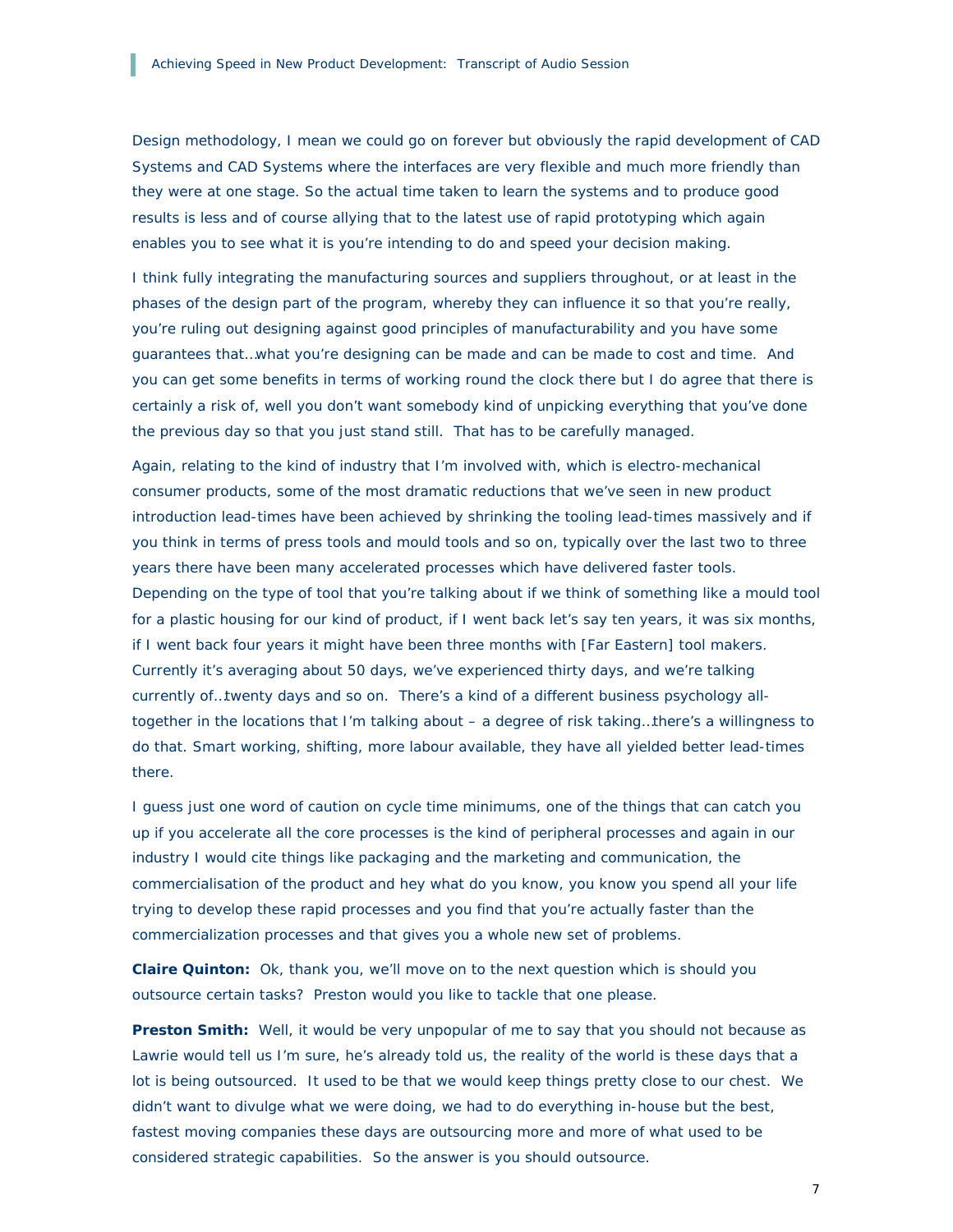But thinking of it in [terms of] cycle time, there's an interesting article about outsourcing from Shure, the microphone people on the **Knowledge Roundtable** website. I was just looking at it this morning. There are a lot of cycle time advantages to outsourcing. People count those but I think it is valuable to keep in mind that whenever you outsource you're creating another communication and decision-making disconnect in your system and if you think of cycle time in terms of the core capability to make decisions and communicate faster at that inner level then outsourcing will inherently slow things down. And so whenever you outsource this is the potential that exists. Now the reality is that it often speeds things up. The reason it speeds things up is because the delay in many cases is simply that you don't have the resources, the people, the bandwidth available. By hiring another organization you can gain that extra human horsepower, if you will, to speed it up and that's the critical thing. And that overpowers the fact that you're adding decision interfaces and so forth.

Another reason people outsource is because of the capabilities. Most organizations have discovered that especially if they have industrial design in their products, they don't have that capability too strongly in house and it's better to outsource it if they want it done well and want it done quickly. And that points out the fact they should have industrial design capabilities inhouse and then they could have that available to them and they wouldn't have the delays and the disconnects involved in working across organizations and across continents and geography.

So think carefully about outsourcing. One thing you can think about if you outsource to shorten cycle time, is that is suggesting that there's some kind of flaw in your internal cycle time. So watch very carefully what your contractor, your partner is doing to speed things up and start asking yourself critically 'Why couldn't we be doing those things in house?' They have to work with the same resources you do and if you really want to speed things up you can learn from the people you outsource from and speed up your internal operations as well.

**Claire Quinton:** Thanks Preston, Lawrie would you like to add anything on that.

**Lawrie Cunningham:** Yeah, sure, outsourcing, I mean it is a reality and yes absolutely, organizations should outsource where it's beneficial, tactically or strategically. I mean you might simply not have the competencies in-house and you need to go outside, there isn't an alternative. I guess, you know, I mean, and I read the article on Shure as well and it's a really interesting article and things seem to be going very well and the design of the products available from Shure is of a high quality and it all seems to work well. But, I guess if you are a company that tends to go on outsourcing on a permanent basis, in the same kind of areas and the same kind of tasks you know, it's worth…asking yourself the question: 'Are you denying yourself a capability which strategically you need?' Outsourcing partnerships will produce great deliverables, but in the end they are contractual and of course there's a little bit of risk there. Those contracts will usually end and things will change as far as the relationship is concerned and so on. So it is always worth asking the question, should you, in an area where the outsourcing seems to be taking place on a regular basis…own that expertise itself?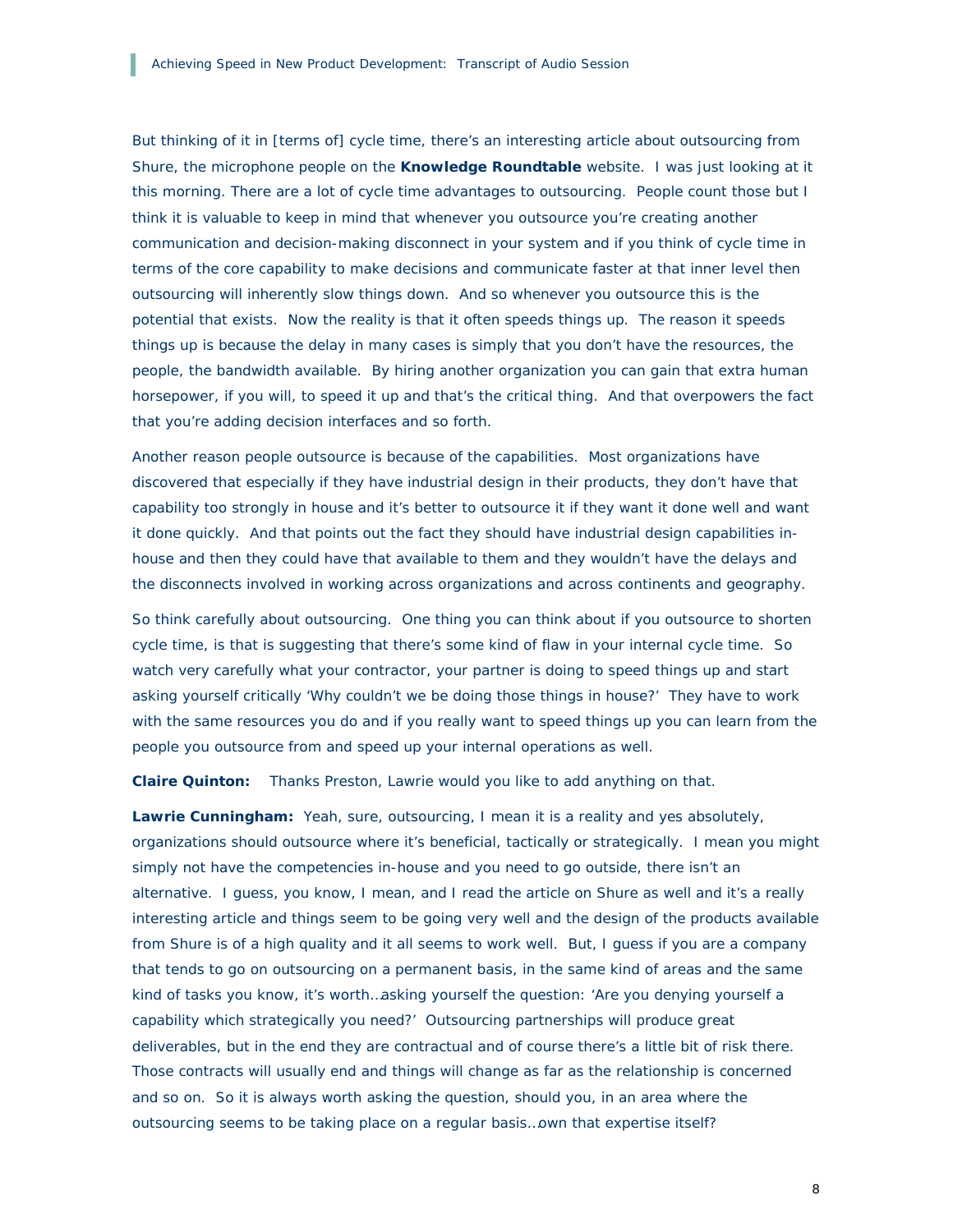**Claire Quinton:** And Lawrie in terms of Black & Decker have you used outsourcing to help speed up your development process?

**Lawrie Cunningham:** I think you know the honest answer is in parcels, yes…and that would be where we just don't have [the experience] or it's relatively limited and we need somebody who is more heavy weight in those areas to guide us along. I think other than that, to outsource for a faster rate of product development, not specifically because we think somebody will be quicker than we could do it internally. Although you may argue, well you outsource where internally you don't have the resources and you couldn't do it at all, and absolutely, if you want to get to market with something outsource it.

**Claire Quinton:** Ok thank you. Do any of our participants have any questions or would anyone like to share any of their own experiences with the rest of us?

**Sandy Horton:** This is Sandy Horton from Campbell International, actually our question was going back to the tooling…We were going to ask if there were any specifics on how they were able to get the moulded tooling, the moulded plastic parts – how Black & Decker for example was able to get that tooling lead-time down from the longer lead-times to using to 30 days as an average. Is that strictly because of the volume of parts that you're able to run through Black and Decker because there's not that much variability in the number of parts? So your tooling source is pretty well dedicated to Black and Decker or what are some of those keys?

**Lawrie Cunningham:** Yes some of the keys are…I think one of the first things to say is that most this development has taken place in East Asia; in Singapore, Taiwan and particularly, most recently, in China. It's partly to do with the volume relationship with tool makers, it's not so much to do with the volume of parts coming out of a tool. But it is to do with the fact that there is a degree of pre-planning involved in terms of having stock available and having pre-purchased two week, for example. The way that factors into the company systems and procedures is if you have, for example…a financial approval process then let that take account of the fact that you may want to commit a certain portion of that before you blow the whole lot to enable you to actually underwrite a tool makers spend. And from the technology point of view I think there are a number of technologies which have assisted speed in tool making. But probably the biggest difference of the lot, as regards the tool makers, is just absolutely the work ethic, the fact that they are working around the clock and so on, and their preparedness to do that if they have somebody that they consider to be a partner rather than just a customer.

**Sandy Horton:** Ok, thank you.

**Claire Quinton:** Sandy, did that answer your question?

**Sandy Horton:** Yes that was good information, thank you.

**Claire Quinton:** Ok, do we have any other questions?

**Curt Raschke:** Yes, I want to direct this to Lawrie because I think you were the one who made the very astute comment that the fuzzy front-end can be half the total cycle time, but yet when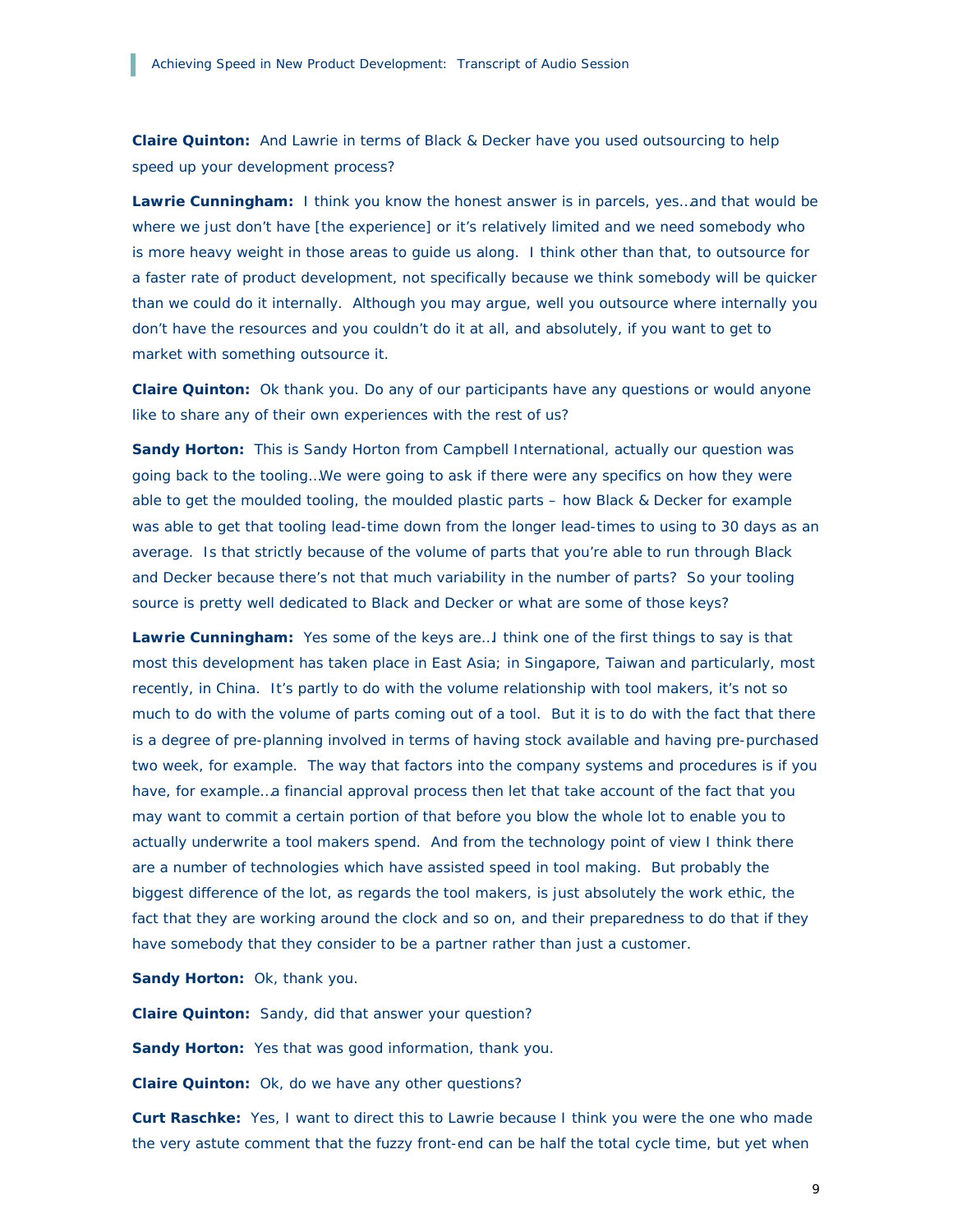we talk about a cycle time reduction and outsourcing we always seem to focus on the design and prototyping and launch, in other words the half after the fuzzy front-end. Is there any way to do outsourcing of the fuzzy front-end as a way to reduce the cycle time of that aspect?

**Lawrie Cunningham:** Ok Curt, I think it was actually Preston that made the comment initially but I mean if you'd like me to make a comment now and possibly just pass it over to Preston for a follow up on that. Is there a way of outsourcing the fuzzy front-end? Yes you can and I think we've talked in the previous section about what you should do to outsource but I guess one of the things if a business is in the business of owning what it does and continuing to build a future based upon that, then there really is an onus upon the people who run the product development processes to ask themselves should they have those competencies in-house. To a degree you can always bring in people from a variety of consultancies and experts in different fields that can contribute towards that process. But my personal belief is that somewhere to own and manage it and also ultimately to be the kind of holder and keeper of the intellectual drive needs to be the company who's name is going to go upon that product or service. Preston have you got views on that?

**Preston Smith:** Yeah. This is Preston, I did mention that the fuzzy front-end is half of the total cycle time and that comes out of data we've collected with a variety of clients. Obviously it varies a lot from project to project. There's two different camps or views of front-end activity and how to improve it; one talks about cycle time, the other talks about quality. Let me address the quality one first because that's very important. [The] profitability of your product after you've developed it, is very much determined in what you do in the front-end. Understanding the customers, aligning the technology you're going to use with the customer need, understanding where the market is, how big it is, how you're going to serve it, how you're going to distribute your product – all of that sort of thing should be decided in the front-end and that's going to spell the difference between success or failure commercially. So that's important.

So you don't want to eliminate the front-end, but from a cycle time perspective, whenever we look at it we see a lot of wasted time and it gets back to decision-making and communication. People don't have the information they need to make a decision, they don't see the urgency so they don't make it. So time just flips by, by the week or by the month. So what you need to do to speed it up is to go back, look at some past projects, get a nice variety of them so you're not picking on any particular one and see where the time gets spent, and yes you could outsource parts of that but I think that you'll find that a lot of it is pretty strategic. Understanding your markets, understanding your customers, understanding your technologies, and for example, if you have a technology you don't understand very well you could certainly hire a contractor or even a professor at the local university to help speed that up but that needs to be worked into your overall plan. I don't think that I would turn over the whole front-end to a contractor myself but pieces of it certainly could be speeded up by outsourcing them.

**Claire Quinton:** Thank you Preston and Lawrie. Curt does that answer your question? **Curt Raschke:** Yes, it was very helpful. Thank you.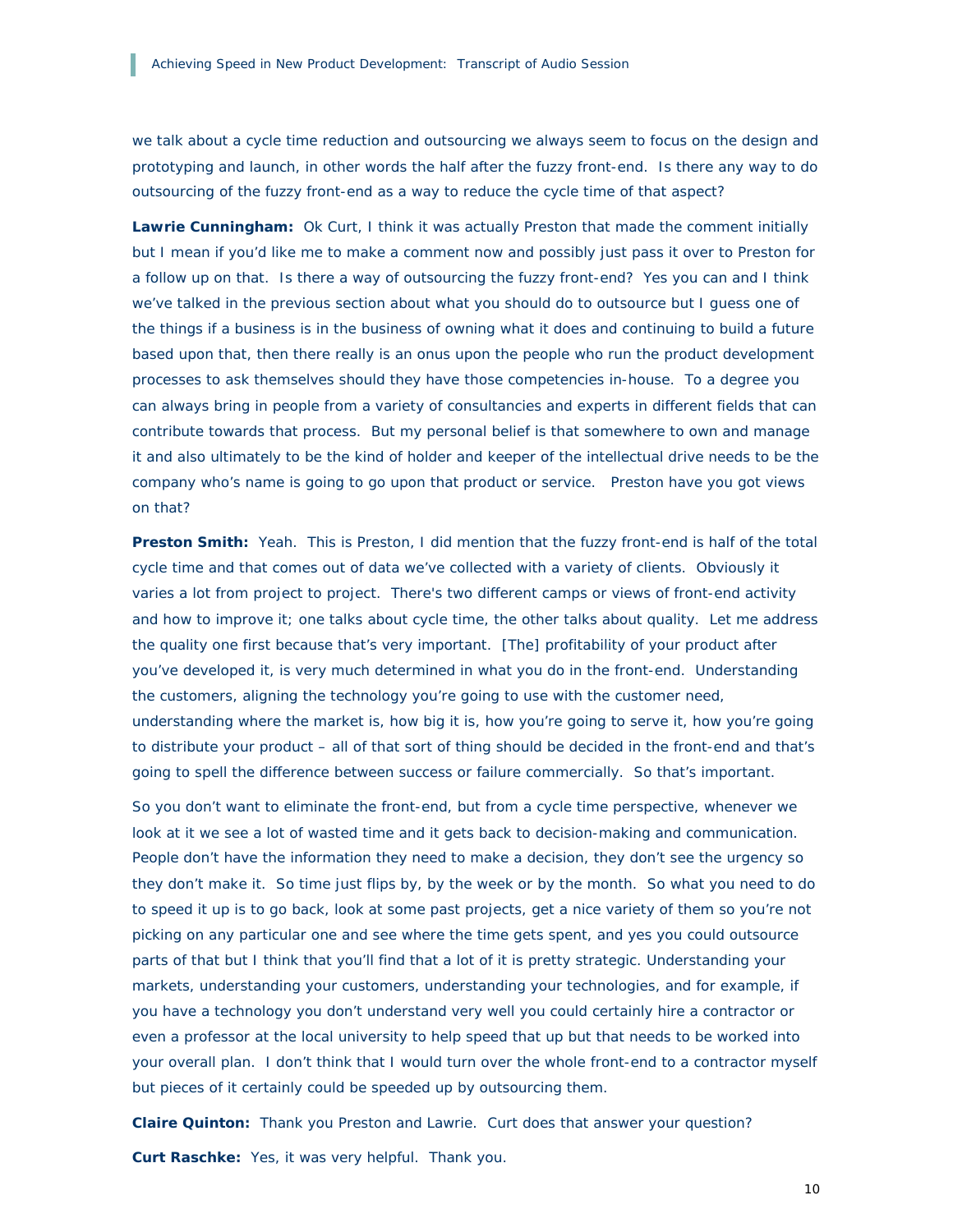**Claire Quinton:** Ok thank you. Right we'll move onto the next question which is: when is speed most critical and are the trade-offs necessarily worth it? Lawrie would you like to lead on this one?

**Lawrie Cunningham:** Ok. Well speed may be the most critical in specific projects where obviously time-to-market is crucial and you know what are the drivers of that. In my industry it could be you want to introduce some innovations to the market in an area and you have decided what that might be and quite honestly you want to get there as fast as possible because you can throw a direct correlation between the time that you're not selling this product – while you haven't got it there – and the money you would be otherwise making. That's a big driver. It may also be driven by seasonality and certain product types and I think Preston already mentioned the existence of launch windows and if you stick those together what it does is it's kind of already trapped you into a time scale where your product development teams are [saying] *"Goodness how on earth am I going to deliver it in that kind of time?"* And I think that that drives a lot of product development. It does in this company and I'm pretty sure that many companies are the same. I think a culture of speed or the capability of speed improves the new project development process because it kind of does look through efficiencies and tries to drive waste out of the system, the redundancy and squeezing out irrelevancies. It causes you to question things that may be widely practiced but are not truly beneficial. You get pretty hard nosed about it. It adds discipline, accountability – it has to add accountability to that decisionmaking.

Again if I went back a number of years in my own company I can think of almost many famous names but people who would sit on decisions because almost the making of those decisions was part of their power base – well I think with accelerated product development it just drives all of that out of the way because those kind of issues are exposed, everybody sees them for what they are and the fact that they get in the way and essentially they are removed. I think to develop a new product development organisation whether you habitually deploy speed of development to it's fullest extent or not, maybe in some programs you're not going quite on all cylinders because there may be some other things that you want to take into consideration but it has a healthy effect and achieving and having the capability of achieving speed is a good thing. Speed is one of numerous objectives and they need to be prioritised one against the other; what's it trying to do as a product, are the results driven by cost, is it innovation, is it to do with the physical product's performance etc? What's the top of the list, what's random? It might be speed but actually it might not be speed and if it isn't speed – but somehow just because an organisation has got this speed fixed into it's bloodstream it says speed. You may be making some of your wrong decisions or at least denying yourself some of the things that you could otherwise do. You often hear the phrase "obsessed with speed"…organisations are obsessed with speed. How many senior managers have we heard use that term? My personal view is it needs to be kept in balance. If you're going to be obsessed with anything be obsessed with success and if that means speed then so be it and if it means something else like innovation, be obsessed with that.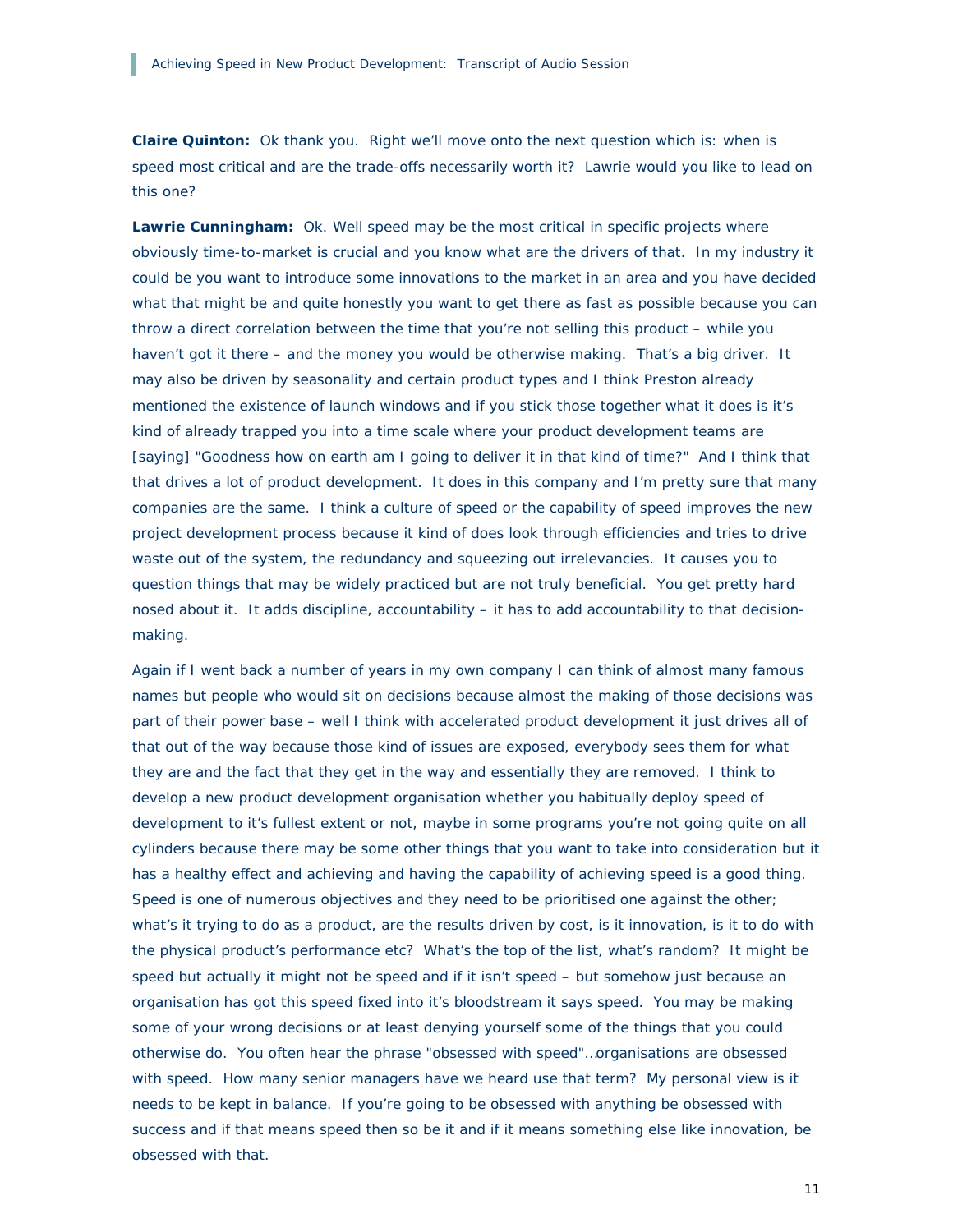Somewhere in the last twelve months, I had the privilege of attending a seminar by Dr Bob Cooper and he was talking about speed among other things in the new product development process, and he mentioned something that rang in my ears which was that a business over-focus on speed potentially reduces the degree to which companies want to achieve breakthrough products and important new products. It can drive you towards incrementalism. If speed is always the top thing on the agenda then you will tend to do less on business things than you might otherwise do if there was a more balanced approach. Bob Cooper claims to have surveys that actually quantify this in some degree which if you take a measurement over the last seven, eight, nine years…it is of the new product produced by a certain category of company, whether its engineering related, in Fortune 500 or whatever. But really they are introducing more new products but the overall value contributed by those new products has arguably not increased and may even in some instances have decreased.

**Claire Quinton:** Thank you Lawrie. Preston I know that you've spoken about this during some of the other questions but would you like to add anything to what Lawrie said?

**Preston Smith:** Yeah this trade-off thing is dear to my heart and I do not believe that speed is always the most critical even though I'm sort of known as a speed nut. There's a good example that is written up in our book, Developing Products in Half the Time. It comes from the mid '90s. It comes from Black & Decker. Back in that era Black & Decker wasn't as fast as they are today and as I recall their cycle time was a bit over a year to develop a product which meant they could go to an Annual Trade Show, see something a competitor had, wish they had it in their own catalogue but they couldn't get it developed and into the catalogue within the year for the next trade show. So there was a big incentive for them, a lot of motivation to shorten their cycle time down to the point where they could introduce new products between tradeshows. Once they had achieved that then they'd made a major time-to-market breakthrough and they recognised that further compressing their cycle time, in that area anyway, wouldn't bring them this business benefit so they moved onto other frontiers. Maybe time across quality sort of things and I suspect they have come back and revisited them now because there's probably some new pressures against time.

But that's really the way you need to look at time-to-market, it is a trade-off, you pay for it. I do workshops within the subject with people. We do an exercise where we compress a part of the product development process and I always ask them to write down what are the risks, costs and other side-effects that you're going to incur if you do compress it. If you could compress it without any risk, cost or side-effects you'd be doing that today because you've got a lot of smart people in your organisation. So there are going to be some trade-offs. Chapter 2 of that book, I mentioned Developing Products in Half the Time, explicitly covers how you can make those trade-offs quantitatively. It gets into what we call the cost of delay, you can calculate what one hour or one month of delay – how it impacts the profitability of your product and you really need to know that number, the cost of delaying in order to make wise decisions.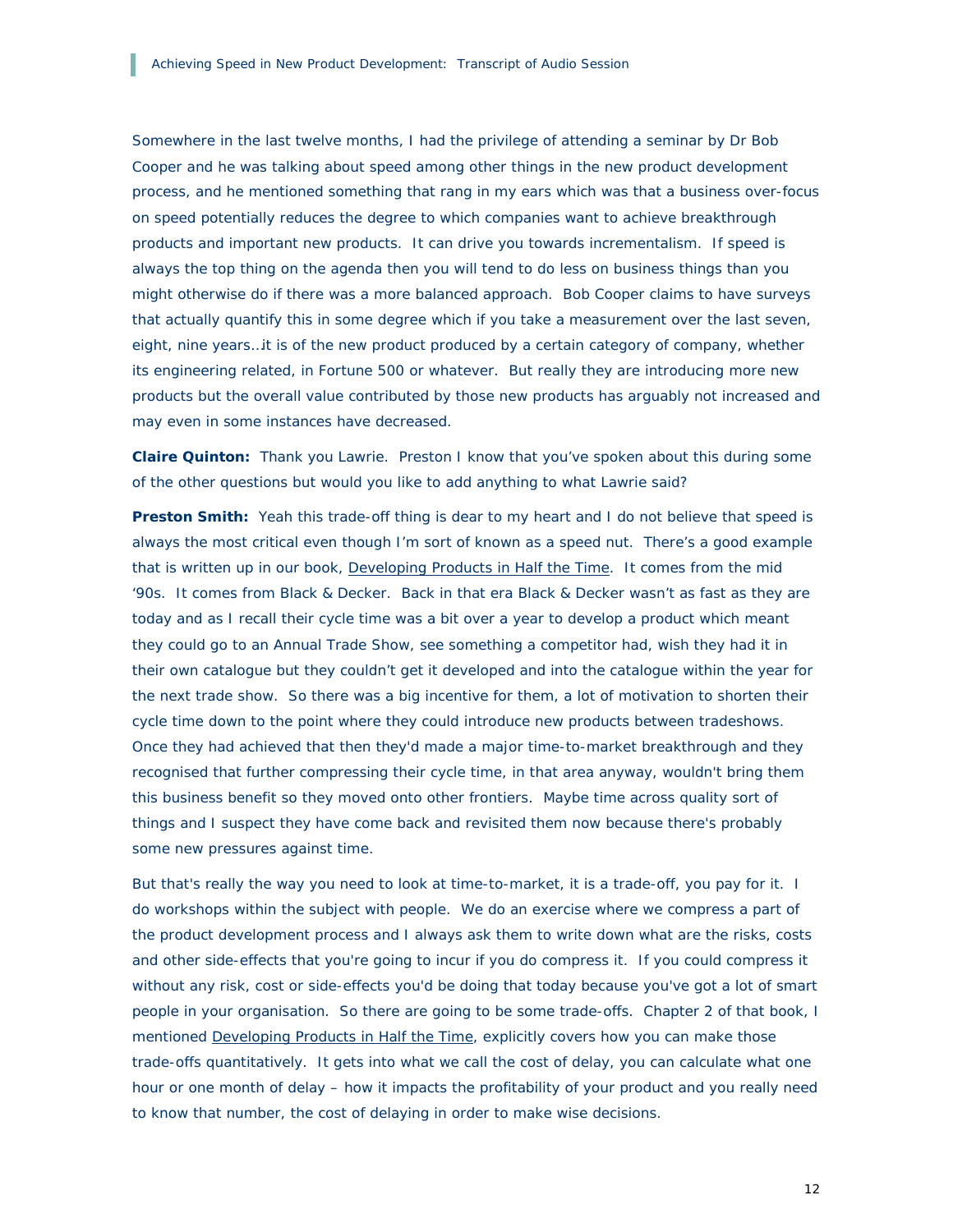The last thing to think about (and Lawrie alluded to this and the Bob Cooper thing and so forth) it's true that you can abuse speed but from what I've seen so far is the one overall measure of the bulk of your development process, it's probably better than anything else is speed, not that you'd always want to use it but the capability to move quickly when you need to. And you can compare this with, I'll use an analogy of a race; a boat race, a foot race, a bicycle race, sailing race – any type of a race is measured in terms of speed. How fast can the racer cover a certain distance and in order to do that (win the race) the athlete, him or herself has to be in the best physical condition. They have to be psychologically prepared. They have to be strategically prepared on how they're going to deal with the competition. They have to have the best equipment. The conditions have to be tuned to what they've been training with and so forth. And it's the same sort of thing with product development, only when every aspect of what you do is up to snuff, is up to par, can you be fast to market and so being slow to market starts to point out the weaknesses that will hurt you, regardless of whether you're focused on speed or something else.

**Claire Quinton:** Thank you Preston. Operator do we have any questions on this?

**Sandy Horton:** Yes, we have a question here as it relates to market share. I'd like to hear of pros and cons, if you will, about quick to follow or first to market which one have you had experience in, in seeing more market share gain, the advantages of that please.

**Claire Quinton:** Which one of you would like to take that?

**Preston Smith:** This is Preston. I can start off. I really don't have much to say on this academic question. I am sure you're not asking it from an academic viewpoint but it's been a primary question among academics for decades whether you should be a pioneer or a poacher, if you will and you can dredge up data on either side. With regard to time-to-market though it's interesting to observe that you might think that the first to market has to be fastest but actually the first market has the luxury of time because there is no competition at that point. They can take extra time to get it right. The follow up, the follower does need to be fast and that's what we're seeing, for example in China today and Lawrie alluded to that in tooling they're very fast and they're basically doing what some of us might call rip-offs. They're making copies and they're doing it very fast. So, really, both strategies work. Some companies, some organisations focus on being first to market and then after they've explored the new market they move onto something else first. Others are very good at fast following. And you can play the game either way and I've seen winners in both situations.

**Claire Quinton:** Thank you Preston. Lawrie would you like to add anything on that?

Lawrie Cunningham: Yeah sure. In my neck of the woods, we talk about innovators and fast followers and there are benefits in both. It's good being able to respond to something that somebody's launched a product in your market territory and you need to have a response and you need to turn that response time fast. In overall terms, and I guess this is partly an informed response and partly an emotional response but innovation wins times down, because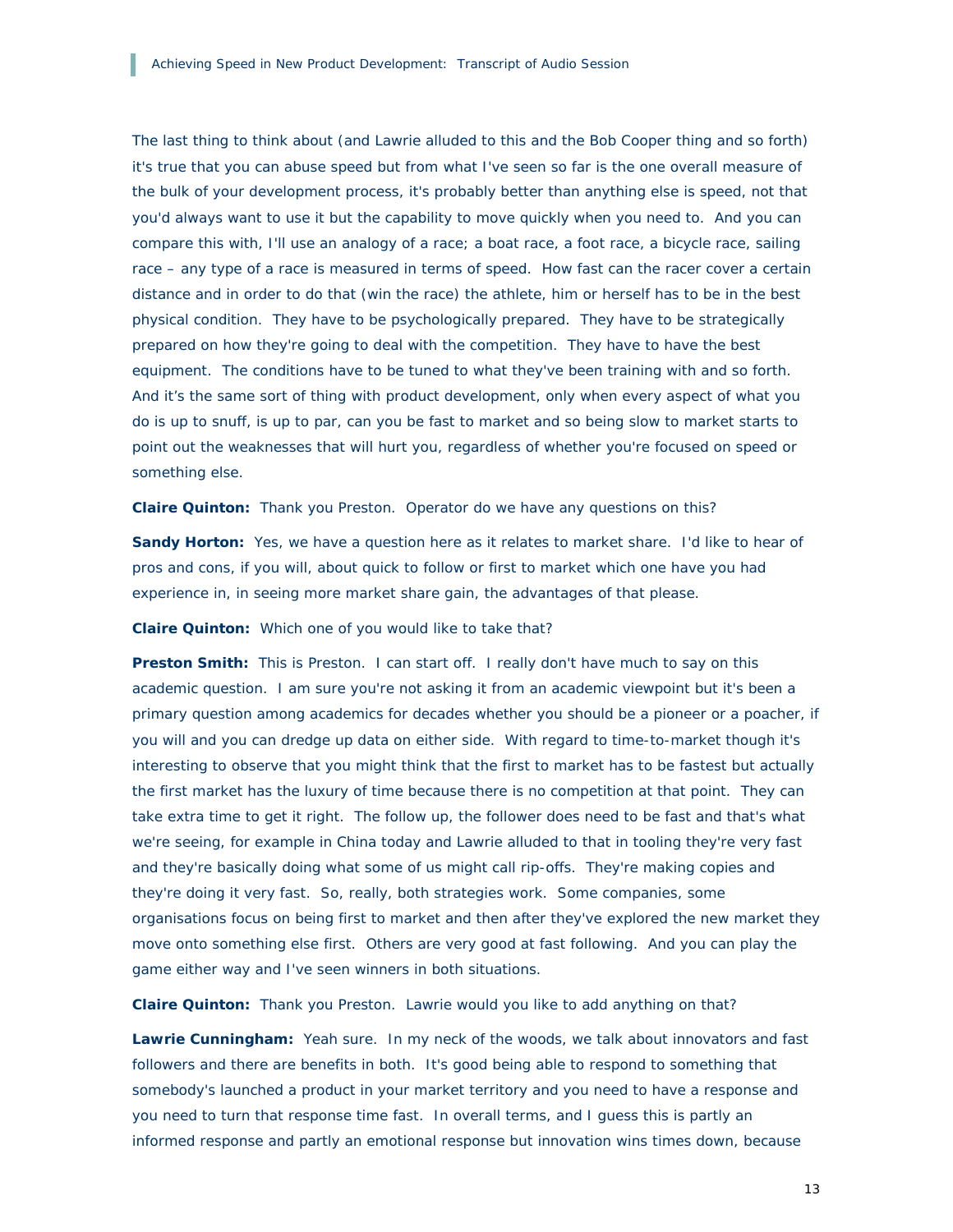for whatever time you have that product and challenge in the market place, you can basically charge what you want for it. You are inevitably going to be in the lead. I guess the other aspect to that is that you anticipate. The common mistake is to launch something and then just enjoy it. We'll launch it and then worry about it because the minute you launch it, get its successor product up and running, with whatever consumer attractions or features or enhancements or whatever it is that you want to add to that. Think of what they should be brainstorming them through and then get that product launched as fast as you can…depending on the industry, it'll be six months to a year or something. But you will keep the market that way. The fast follower is always going to have to react to what the innovator does.

**Claire Quinton:** Ok and at this point I'd like to refer to three questions which have come in from our members on the call. The first one that I'd like the experts to take is from Leonardo [Beonché] from Unilever. Leonardo has asked: which technologies do the experts think in the near future will help to reduce lead-times in the product development process? And which of you would like to take that?

**Lawrie Cunningham:** Do you want me to jump in there first?

**Claire Quinton:** Lawrie that's fine, yes please.

**Lawrie Cunningham:** Ok it's a great question and I think that it involves a fair bit of conjecture. Hopefully we see them in some of the things that one has experienced in the last few years and my comments I guess…are from my industry. So I know that Leonardo's question came from Unilever and…[the] development of products in that particular area, I cannot claim to have any jurisdiction with whatsoever but maybe there are some parallels. Technologies play a huge part in this, modelling and computer generated design as it would be in our industry is developing with new release levels and new amounts of functionality. And as I think we've previously mentioned at one point, easier interfaces so that the level of immersion and level of training required to utilise these tools is getting less and more intuitive and you can do more with them.

Allied to that emerging technologies, we're not as far away in the TV industry from holographic projection and a piece of conjecture might be something like well, you could make a step change in the whole area of rapid prototyping and so on, by combining some of these technologies. That whole area [of] prototyping has come along way and it's possible to produce things very, very fast and to do them remotely from the source and get other people involved and so on. I think additional developments in those areas will yield some benefits.

Basically I guess the other things are going to be in the region of faster tool manufacturing techniques, although when you get down to it, you know the 20 and 30 days, you begin to question what was the [rate] and how much further can you go, and if you did get any further, how much more would it value. So technologies, I think, were the main benefits, probably also from a projects and program control point of view there will be a number of other software and systems based technologies that can help us along. But hey, it's the future, it's a crystal ball –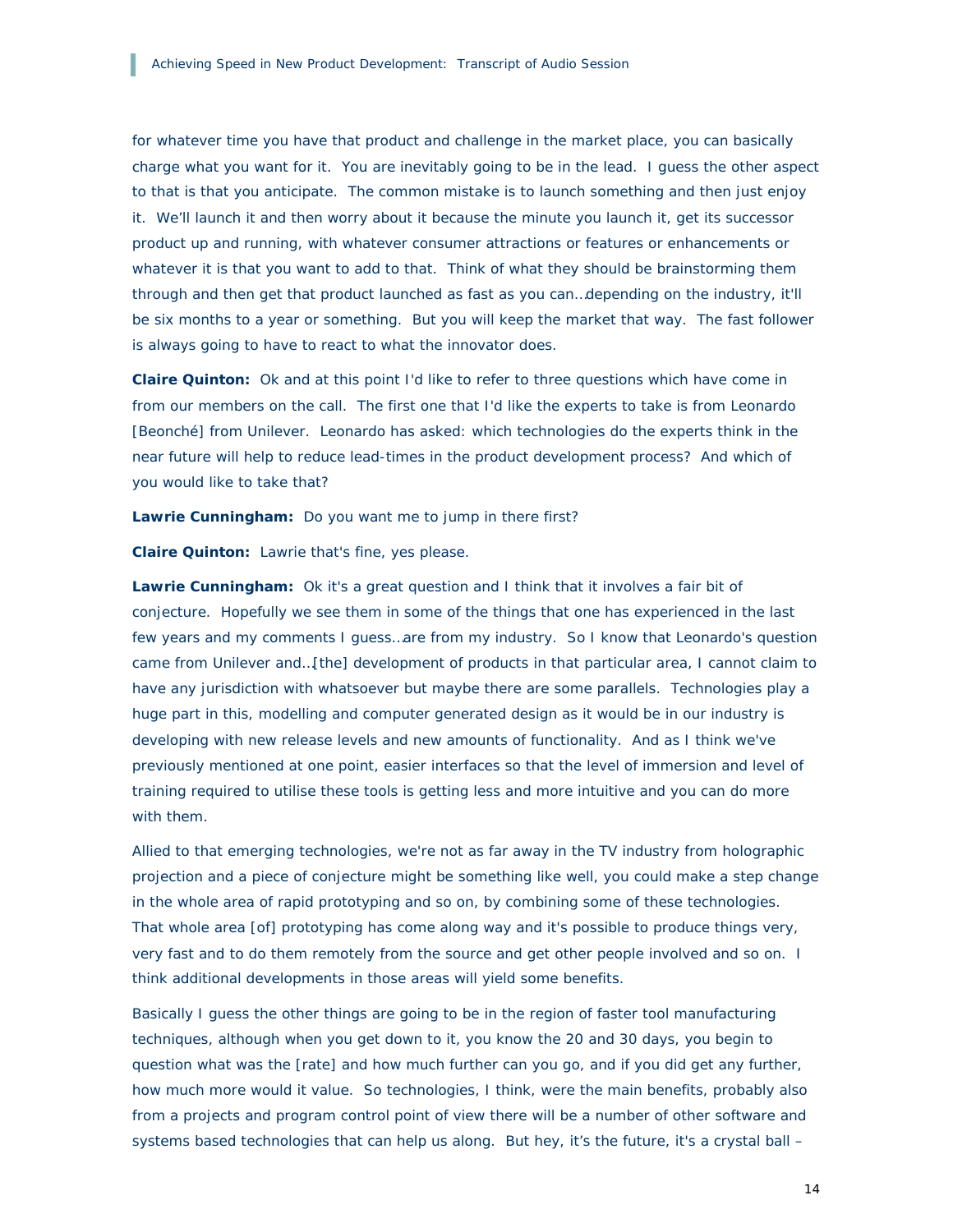we could take some wild swings at this but I'm sure there will be continued further progress in the shrinking development lead-times.

**Claire Quinton:** Thank you Lawrie and Preston would you like to add to that?

Preston Smith: I'll say a bit. Obviously the advances in the computer technology, software technologies and hardware technologies, semiconductor technologies in the last decade or so have revolutionised all kinds of areas – technologies that could potentially speed up product development. Lawrie talked about some of the mechanical design capabilities, [like] mechanical display prototyping. In the chemical and especially pharmaceutical industries there's Con Editorial chemistry, which allows them [on the computer] to create and check out new molecules by the thousands rather than doing it in a test tube. There's the tooling, a lot of technology has gone into the rapid tooling, the rapid prototyping. There's a whole area of communication.

As we were talking earlier about communication and decision making really being the core process in product development then all of the internet technologies, the videoconferencing technologies, the potential TV holography technologies, email; all of that stuff certainly plays a role and it can just be overwhelming. Unfortunately there is a lot of money to be made in these technologies so there's a lot of vendors out there pushing their products, and it behoves you, the responsibility is really on you to figure out what you want and that means you've got to back up, really look at your own product development process, see where the roadblocks are, see how much more you want to speed it up. Lawrie said that further advances in tooling cycle times right now don't seem to make a whole lot of sense for them. You need to understand this so you know where to go shopping for these tools. Just going out into the market and starting to shop for them, without doing your homework would be bewildering and you'll spend a lot of money on something that probably won't have much overall effect on your cycle time.

**Claire Quinton:** Thank you Preston. Can I just interrupt at this point to say that our hour is up, but if the two experts are happy to continue for a short while longer, I would like to tackle the two other questions from participants and so it maybe another five or ten minutes. Would that be ok with you Preston and Lawrie?

**Lawrie Cunningham:** That's fine.

**Preston Smith:** Sure.

**Claire Quinton:** Ok. Right the next question, the second of the three is from Roger Jones from Napp Pharmaceutical and Roger has asked: whether the experts have any tips or techniques in terms of working within a regulated industry where the pace of development is determined by forensic tests and operations? Preston would you like to take the lead on this one please.

**Preston Smith:** Sure. I've worked with some pharmaceutical companies, I've worked with a number of medical device companies, also other regulated companies: motor vehicles, aircraft and so forth. A few things one can say about this. One is that although you're hamstrung and hampered by these regulations, these standard tests and so forth, those are also required of all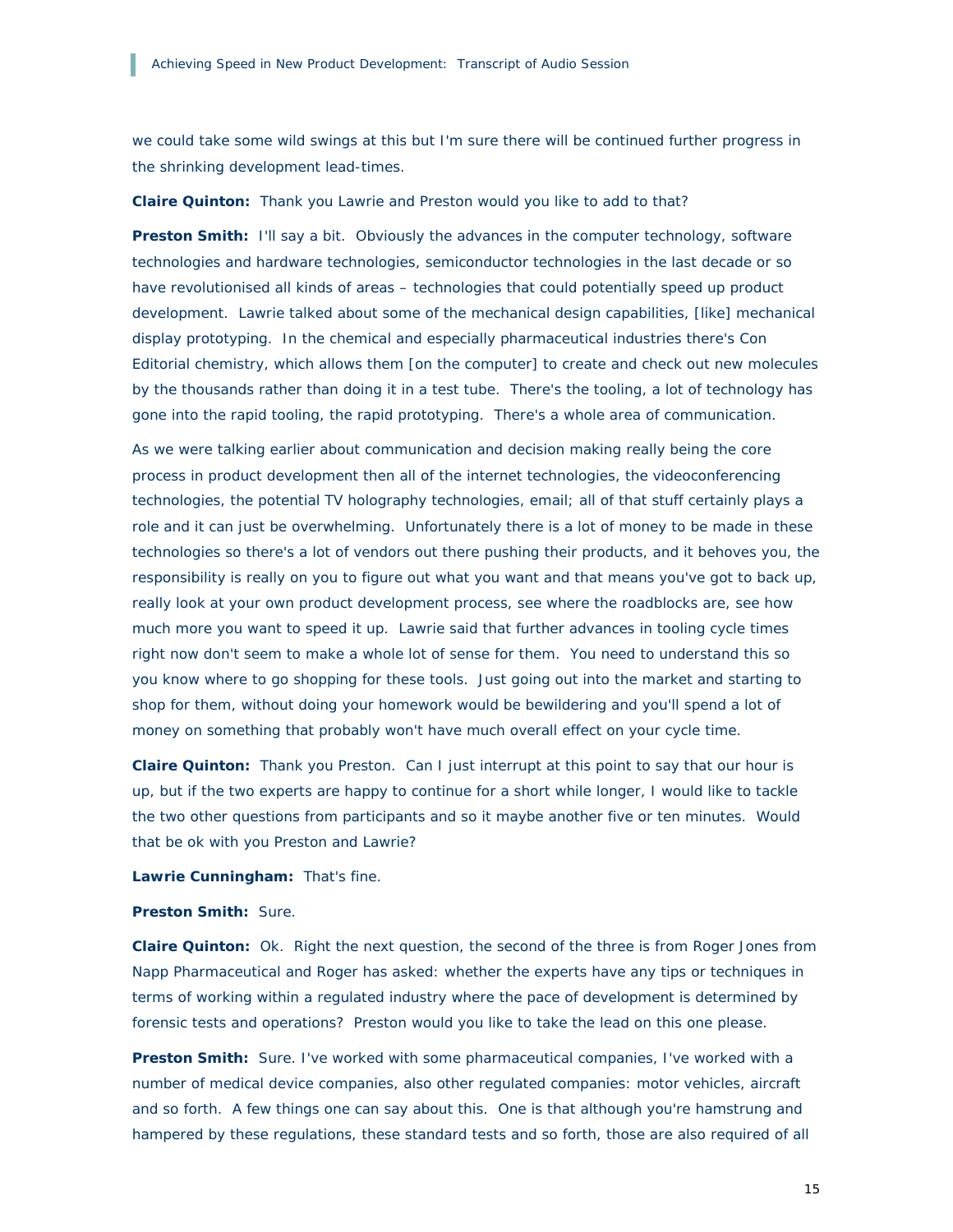your competitors. So it's a level playing field. Your competitors have to do the same thing. So that isn't giving you an unfair advantage or giving them an unfair advantage. Another thing I have learned about this, I originally assumed that when you're looking at a heavily regulated industry like the pharmaceuticals that people would be griping that time-to-market is basically the governments fault, they make us do all of these things. But I ask questions about this when I go to these companies. I ask them repeatedly and very seldom do they tell me that their problems are related to the regulatory environment. Sure that slows them down [in] product development, it requires extra steps but most of them recognise that the real delays in the process are of their own making and I think that's probably the healthiest way to look at it.

I have just recently been working with one of the major medical manufacturers in this country – well they're global I suppose, both in pharmaceuticals and medical devices and this company in addition to being highly regulated also has a very strong corporate quality ethic. And I asked them if either the quality ethic or the government regulation was slowing them down because the primary thing I'm working on with them is time-to-market, and they said that they are not even close to running up against the limits of the government restrictions, the regulatory restrictions or even the corporate quality restrictions. The speed at which they are operating is mostly determined by bureaucracy of their own making and I'm now trying to get my payment from this company and it's a slow process and I realise that's got nothing to do with the regulatory environment or the corporate quality ethic, it's simply that their accounts payable process is pretty darn slow. So that's a good example right there.

**Claire Quinton:** Thank you Preston and Lawrie, I know this isn't your industry but is there anything you'd like to add to that?

**Lawrie Cunningham:** I think possibly. First, many industries are regulated to a degree including ours in terms of the products that we put out for sale, so we have to go through tight approvals to sell in our different markets and we also have to come within the scope of UL for example in our American markets and TUV or similar within European markets. So…there is a requirement there to undergo tests and they're not the pharmaceutical standard but they are industry standards and they are therefore quantifiable in length and content. And I think from the point of view of managing timescales and so on, it's simply a question of product planning – what's that going to take and if there is any possibility…of getting closer to those standards authorities. It's actually impossible to control these authorities like UL or TUV and that's right and proper. It's very difficult to influence them but it may be just by the way that you operate with them that you can take some time efficiencies that don't compromise the tests themselves perhaps and get you a little bit closer from an administrative point of view to working with them.

**Claire Quinton:** Ok, thank you. The final extra question is from Ian McKenna at Infineon and it relates to situations when you have multiple streams of science involved…such as software, chemistry, engineering: how would you manage cycle times in this situation? For example if part of the engineering process changes then obviously it impacts on the software and Ian would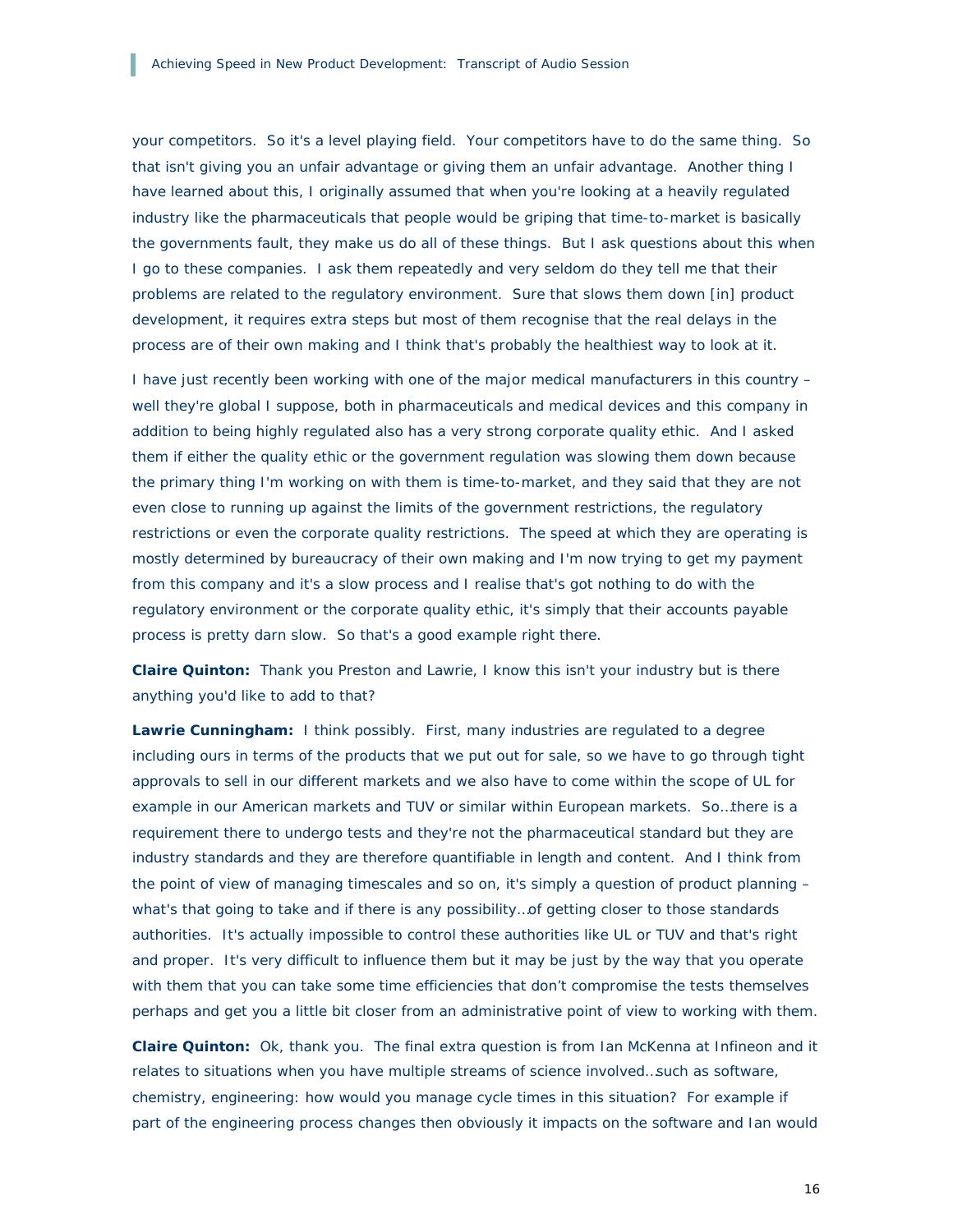like to know if the experts have any insights on this. And Preston would you like to take the lead on this one please.

**Preston Smith:** Yes. I have worked with a number of companies that have these multiple streams of science and probably one of the best examples is medical laboratory instruments, the kinds of things that analyse blood and urine samples in a hospital laboratory. These obviously have mechanical aspects: they have specimens that need to be moved through the process robotically; they have electrical processes connected with those robotics; they have software that drives the whole thing, drives the robotics and also drives the testing process. There's usually optics, because often what they do is shine light through a test tube and things like that; there could be acoustic measurements and so forth; so there is many streams of science and this is just the test of it.

This is a much more complex type of a product than something that's only one type of science but it's a good test of the product development process and it gets right back to the basic role of coordination, decision making, communication and so forth. And thinking real carefully about how you're going to organise so that you don't have to disconnect across these sciences. If they're done by completely different groups in different parts of the world, including the different management you're going to have big difficulties. If you create cross-functional teams of some sort to tie them together that's necessary.

Another thing to think about is the product architecture, try to put the optical module in one physical part of the product where you can physically isolate it from the rest and this creates rather clean interfaces. It keeps the optics problems within the optics module so that you don't have to do so much coordination and communication across the interfaces. So there are a number of things you can do but the first one is simply recognising that you've got a problem here when you have these multiple streams of science within your projects.

You see it pretty often these days: the connection with the electrical and software, because a lot of products these days have electrical *and* software [such as] cell phones, automobiles, consumer electronics and so forth. And there's always a chicken and egg difficulty here – the software people say they can't test their software until they have the hardware built and the hardware people say they can't build this hardware until they have the software to drive it, and so you need to get these two folks together and find someway that you can breakout of this dilemma. And that's the nature of the problem that your competitors have at the same time.

**Claire Quinton:** Thank you Preston. Lawrie, do you have anything to add to that?

**Lawrie Cunningham:** Possibly from the point of view of administering the product development process, program management and analysing the risk. What are the dependencies of the program on these science and technology contributions? Can they stand-alone and be dropped in and do they impact [the parameter] of the program? And, of course, in many cases they will.